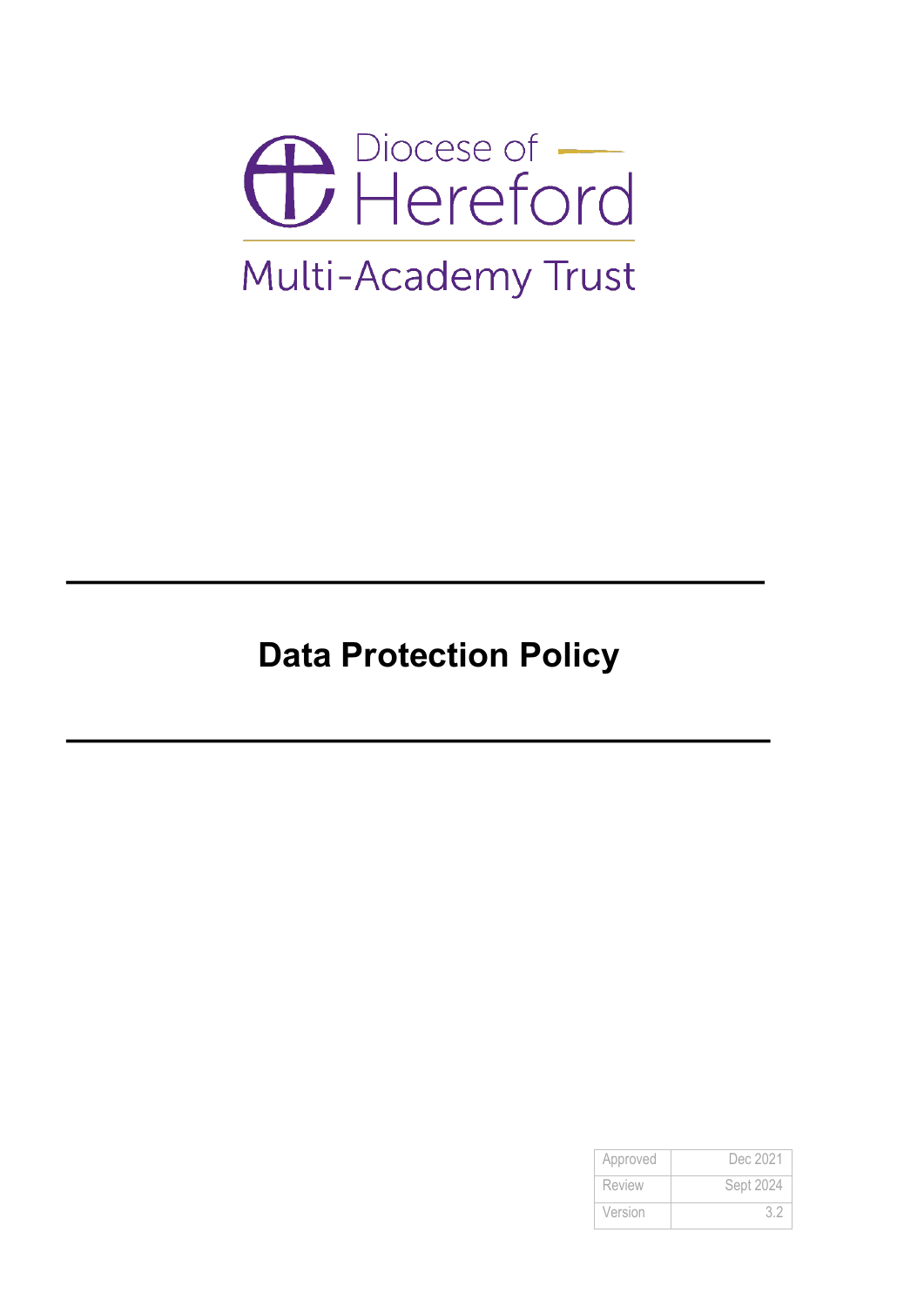# **Contents**

The Diocese of Hereford Multi-Academy Trust (Trust) are the Data Controller for the purposes of the Data Protection Act (DPA) 1998 and the General Data Protection Regulations 2018.

The DPA defines "Personal Data" as data that relates to a living individual who can be identified: -

- from that data, or
- from that data and other information, which is in the possession of, or is likely to come into the possession of, the Data Controller.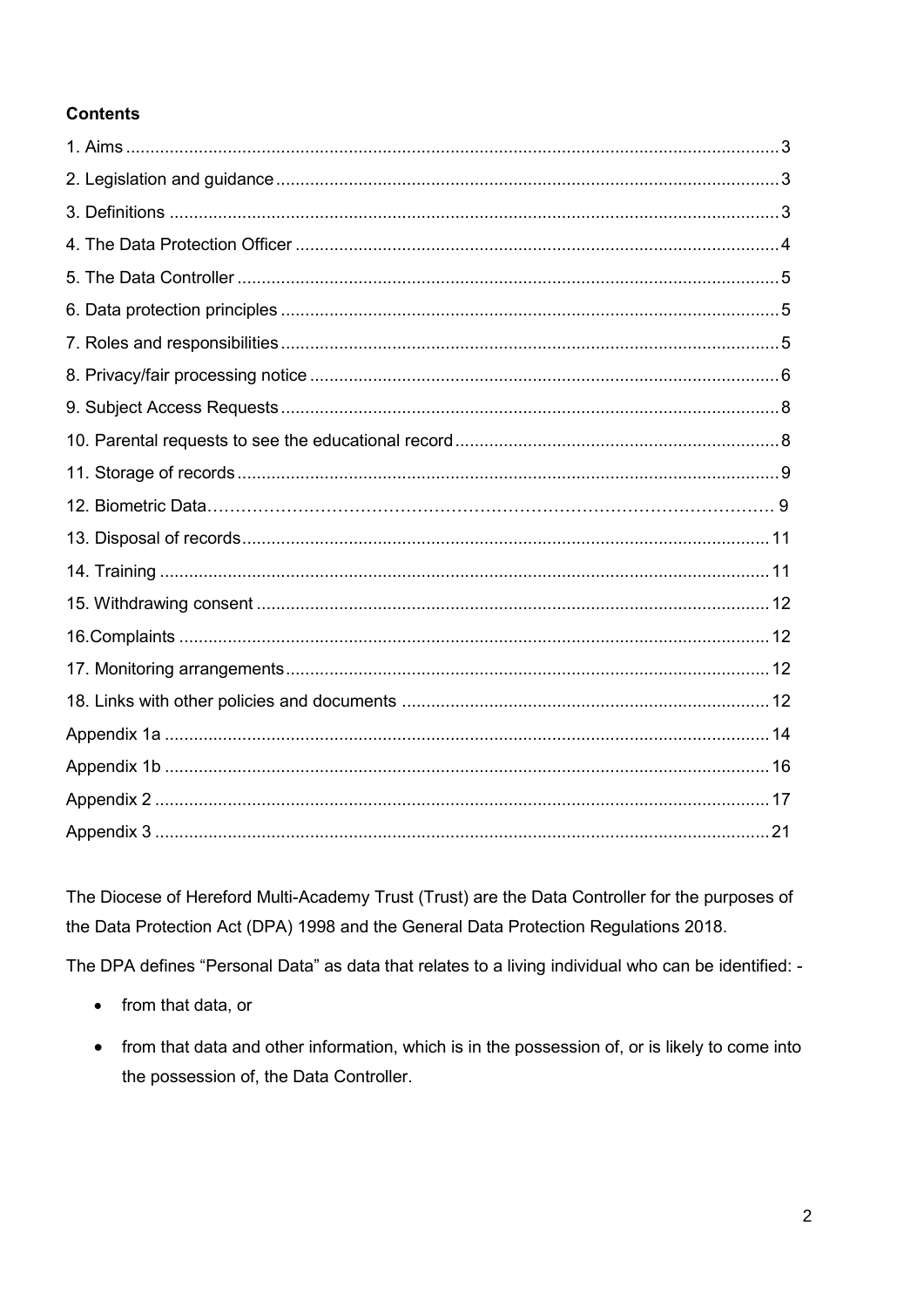# **1. Aims**

1.1 We aim to ensure that all data collected regarding staff, pupils, parents, and visitors is collected, stored, and processed, in accordance with the Data Protection Act 1998, and the General Data Protection Regulations 2018.

This policy applies to all data, regardless of whether it is in paper or electronic format.

# **2. Legislation and guidance**

- 2.1 This policy meets the requirements of the [Data Protection Act 1998,](http://www.legislation.gov.uk/ukpga/1998/29/contents) and the General Data Protection Regulations 2018, using guidance [published by the Information](https://ico.org.uk/for-organisations/guide-to-data-protection/)  [Commissioner's Office](https://ico.org.uk/for-organisations/guide-to-data-protection/) (ICO) and information on [privacy notices published by the](https://www.gov.uk/government/publications/data-protection-and-privacy-privacy-notices)  [Department for Education.](https://www.gov.uk/government/publications/data-protection-and-privacy-privacy-notices)
- 2.2 In addition, this policy complies with regulation 5 of the Education (Pupil Information) (England) Regulations 2005, which gives parents the right of access to their child's educational record.
- 2.3 This policy complies with our Funding Agreements and Articles of Association as a member of The Diocese of Hereford Multi-Academy Trust (DHMAT)

| Term                    | <b>Definition</b>                                                                                                                                                 |
|-------------------------|-------------------------------------------------------------------------------------------------------------------------------------------------------------------|
| Personal data           | Data from which a person can be identified, including data<br>that, when combined with other readily available<br>information, leads to a person being identified |
| Sensitive personal data | Data such as:<br>Contact details                                                                                                                                  |
|                         | Racial or ethnic origin                                                                                                                                           |
|                         | Political opinions                                                                                                                                                |
|                         | Religious beliefs, or beliefs of a similar nature                                                                                                                 |
|                         | Where a person is a member of a trade union                                                                                                                       |
|                         | Physical and mental health                                                                                                                                        |
|                         | Sexual orientation                                                                                                                                                |
|                         | Whether a person has committed, or is alleged to have<br>committed, an offence                                                                                    |
|                         | Criminal convictions                                                                                                                                              |

# **3. Definitions**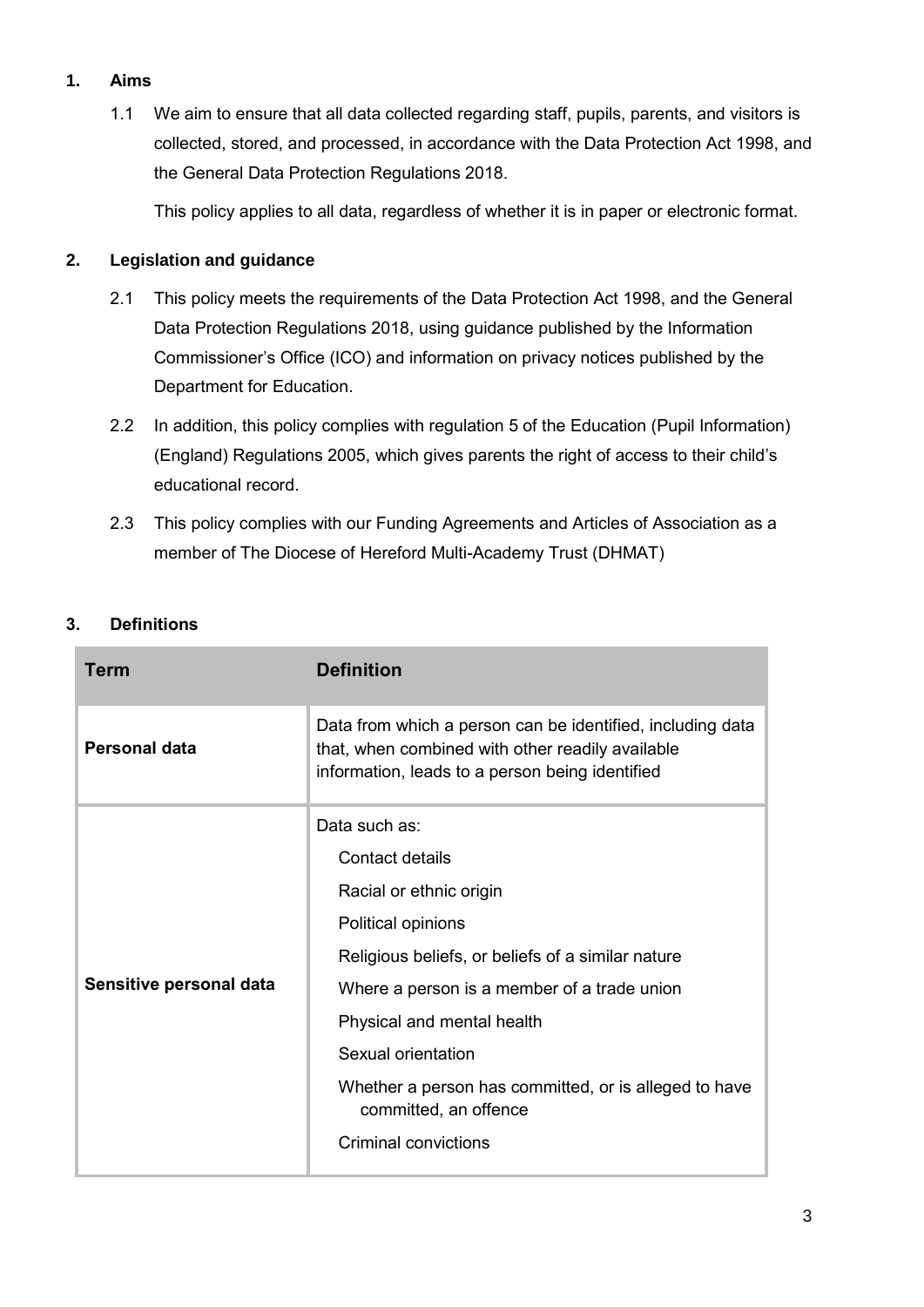| <b>Processing</b>           | Obtaining, recording, or holding data                                                                                                                   |
|-----------------------------|---------------------------------------------------------------------------------------------------------------------------------------------------------|
| Data Subject                | The person whose personal data is held or processed                                                                                                     |
| Data Controller             | A person or organisation that determines the purposes for<br>which, and the manner in which, personal data is<br>processed                              |
| Data Processor              | A person, other than an employee of the data controller,<br>who processes the data on behalf of the data controller                                     |
| <b>Personal Data Breach</b> | A breach of security leading to the accidental or unlawful<br>destruction, loss, alteration, unauthorised disclosure of, or<br>access to personal data. |

## **4. The Data Protection Officer**

4.1 As a Trust, we are required to appoint a Data Protection Officer (DPO). Our DPO is based at the Central Office and contact details are as follows: -

Mr Greg Evans

Chief Finance Officer

Diocese of Hereford Multi-Academy Trust,

Unit 11, The Business Quarter, Ludlow Eco Park,

Sheet Road,

Ludlow,

Shropshire,

SY8 1FD.

T: 01584 838 880

- 4.2 The DPO is responsible for ensuring compliance with the Data Protection legislation and with this policy. Any questions about the operation of the policy, or any concerns that the policy has not been followed, should be referred, in the first instance, to the School Protection Officer (SPO).
- 4.3 The DPO is also the central point of contact for all **data subjects** and others in relation to matters of data protection.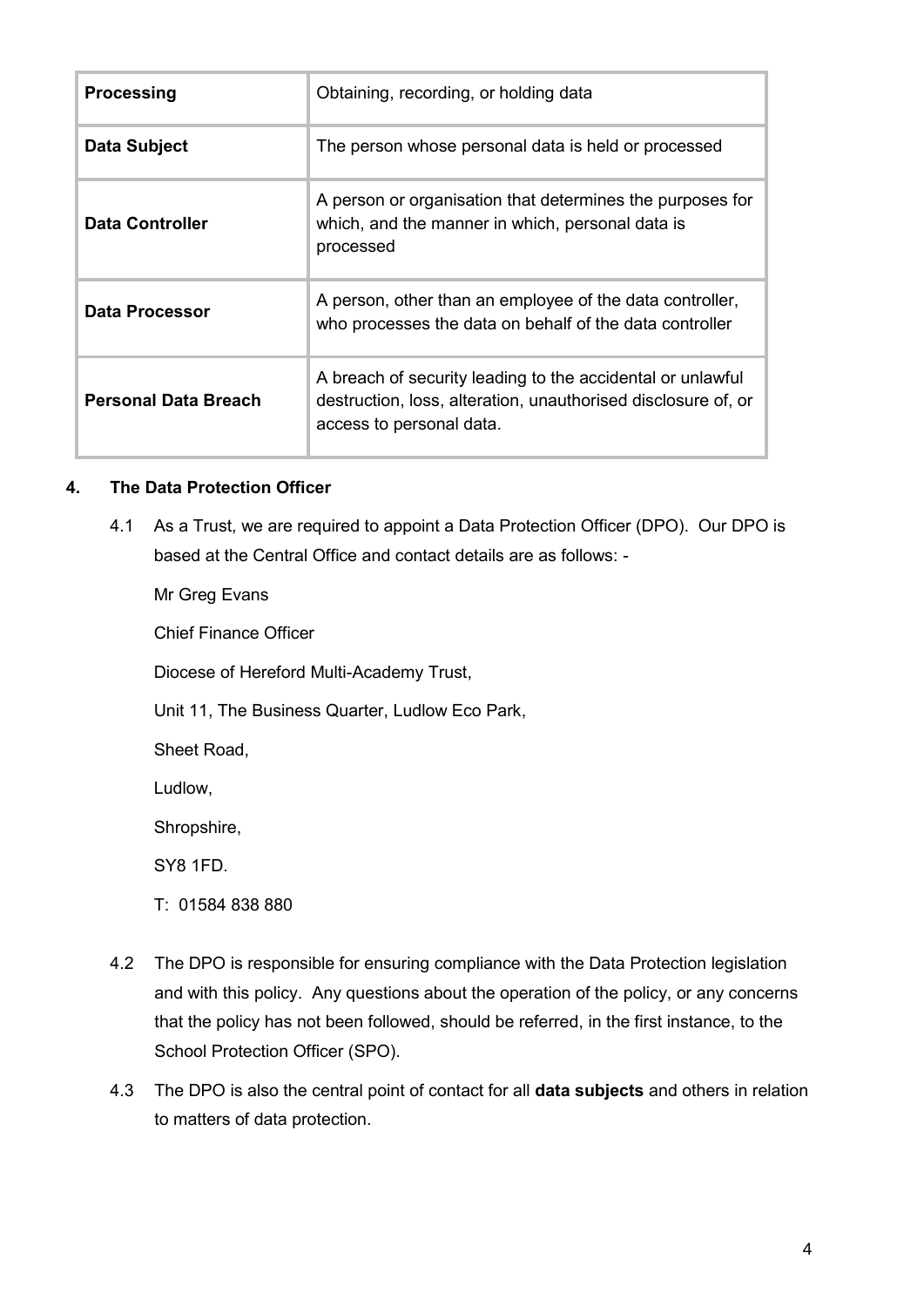# **5. The Data Controller**

- 5.1 The academy is a part of the Diocese of Hereford Multi-Academy Trust, who processes personal information relating to pupils, staff, and visitors, and, therefore, are the Data Controller.
- 5.2 The Trust is registered as a Data Controller with the Information Commissioner's Office.

# **6. Data Protection principles**

- 6.1 The Data Protection Act 1998 and the General Data Protection Regulations 2018 are based on the following data protection principles, or rules for good data handling:
	- Data shall be processed fairly and lawfully
	- Personal data shall be obtained only for one or more specified and lawful purposes
	- Personal data shall be relevant and not excessive in relation to the purpose(s) for which it is processed
	- Personal data shall be accurate and, where necessary, kept up to date
	- Personal data shall not be kept for longer than is necessary for the purpose(s) for which it is processed
	- Personal data shall be processed in accordance with the rights of data subjects under the Data Protection Act 1998
	- Appropriate technical and organisational measures shall be taken against unauthorised or unlawful processing of personal data, and against accidental loss or destruction of, or damage to personal data
	- Personal data shall not be transferred to a country or territory outside the European Economic Area, unless the country or territory ensures an adequate level of protection for the rights and freedoms of data, in relation to the processing of personal data

# **7. Roles and responsibilities**

- 7.1 This policy applies to **all staff** employed by the Trust, who has overall responsibility for ensuring that the Trust complies with its obligations under the Data Protection Act 1998 and the General Data Protection Regulations 2018.
- 7.2 Data protection is the responsibility of the CEO, and day-to-day responsibilities rest with the Headteachers, in each of the academies.
- 7.3 The Headteacher will ensure that all staff are aware of their data protection obligations, and oversee any queries related to the storing or processing of personal data. The Headteacher may delegate some duties to a designated member of staff but retains the overall responsibility for the academy.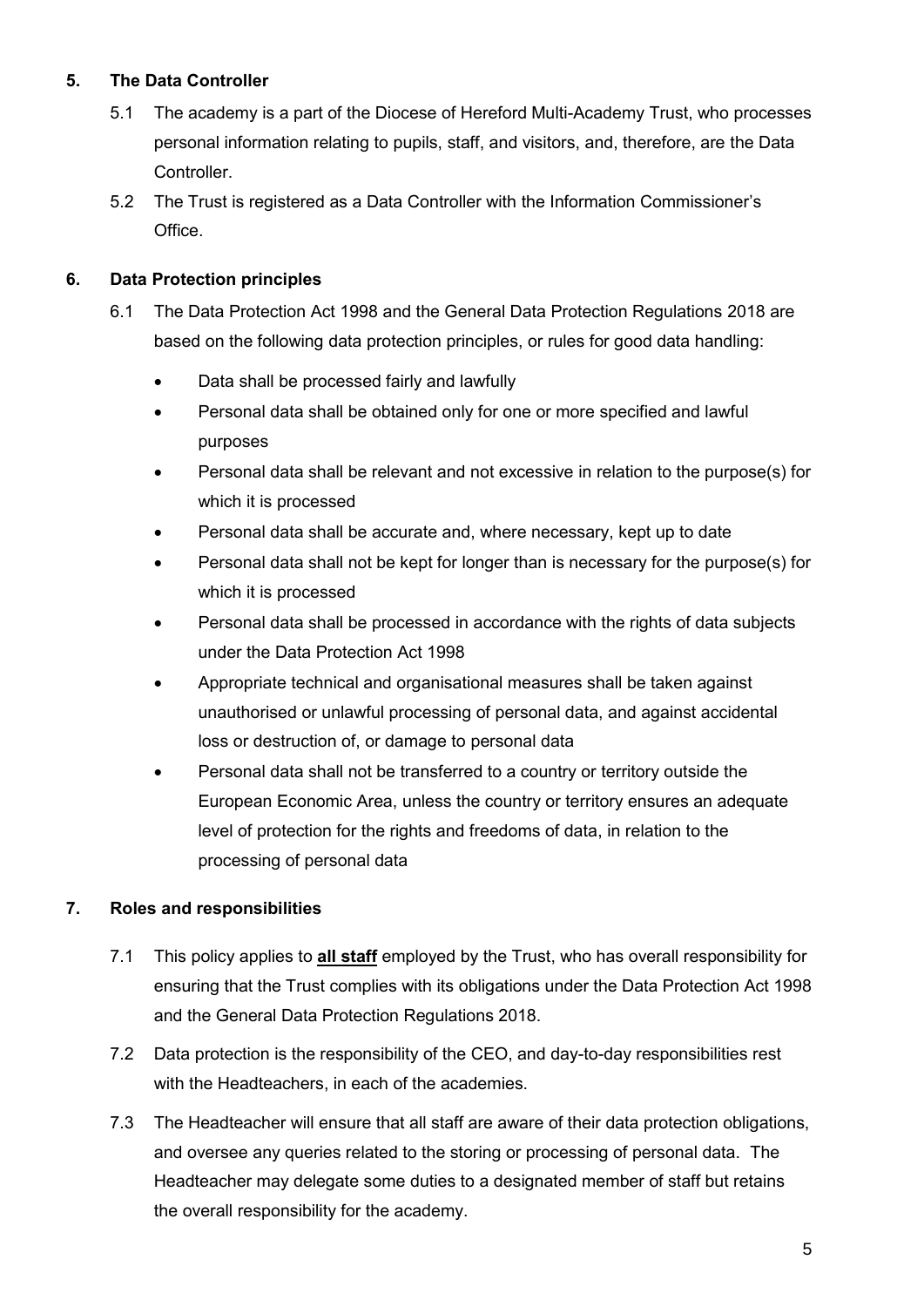7.4 Staff are responsible for ensuring that they collect and store any personal data in accordance with this policy. Staff must also inform the academy of any changes to their personal data, such as a change of address.

# **8. Privacy/Fair Processing notice**

# 8.1 **Pupils and parents**

We hold personal data about pupils to support teaching and learning, to provide pastoral care and to assess how the academy is performing. We may also receive data about pupils from other organisations including, but not limited to, other academies, Local Authorities, and the Department for Education.

This data includes, but is not restricted to:

- Contact details
- Results of internal assessment and externally set tests
- Data on pupil characteristics, such as ethnic group or special educational needs
- Exclusion information
- Details of any medical conditions
- 8.2 We will only retain the data we collect for as long as is necessary to satisfy the purpose for which it has been collected.

We will not share information about pupils with anyone without consent, unless the law and our policies allow us to do so. Individuals who wish to receive a copy of the information that we hold about them/their child, should refer to sections 8 and 9 of this policy.

# *For secondary academies only*

- 8.2.1 Once our pupils reach the age of 13, we are legally required to pass on certain information to our Local Education Authority, which has responsibilities in relation to the education or training of 13-19-year-olds. Parents, or pupils, if aged 16 or over, can request that only their name, address and date of birth be passed to the Local Authority by informing the Head teacher/designated member of staff.
- 8.2.2 We are required, by law, to pass certain information about pupils to specified external bodies, such as the Trust, Local Authority and the Department for Education, so that they are able to meet their statutory obligations.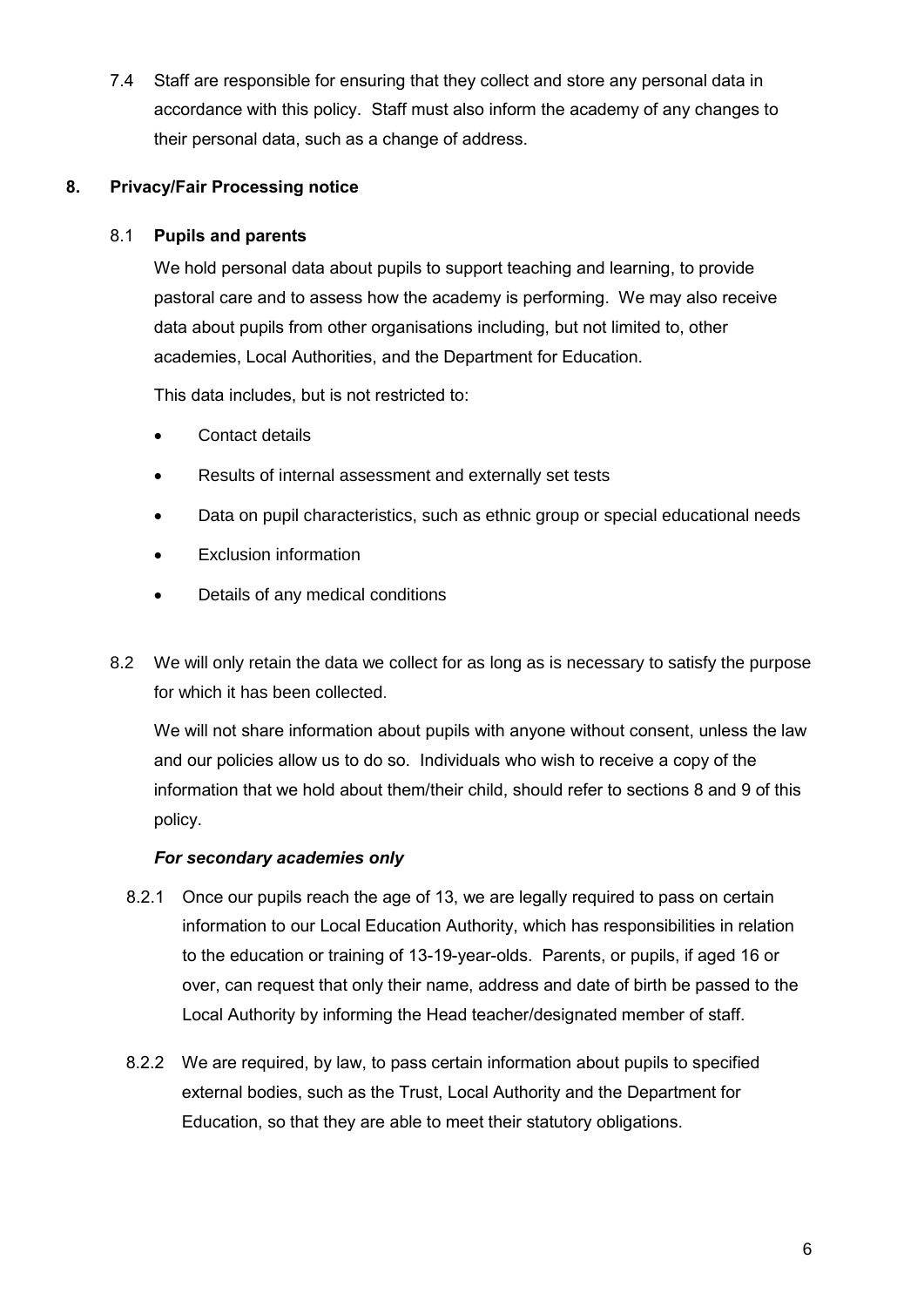# 8.3 **Staff**

We process data relating to those we employ to work at, or otherwise engage to work at, the academy. The purpose of processing this data is to assist in the running of the academy, including:

- Enable individuals to be paid
- Facilitate safe recruitment
- Support the effective performance management of staff
- Improve the management of workforce data across the sector
- Inform our recruitment and retention policies
- Allow better financial modelling and planning
- Enable ethnicity and disability monitoring
- 8.4 Staff personal data includes, but is not limited to, information such as:
	- Contact details
	- National Insurance numbers
	- Salary information
	- Qualifications
	- Absence data
	- Personal characteristics, including ethnic groups
	- Medical information
	- Outcomes of any disciplinary procedure
- 8.5 *The Diocese of Hereford Multi-Academy Trust (Trust):* the employers for purposes of payroll and personnel information. We are required to share information about our employees with the DfE under section 5 of the Education (Supply of Information about the Academy Workforce) (England) Regulations 2007 and amendments. Payroll & personnel details are also shared with our payroll & HR provider (currently Shropshire County Council (Inspire to Learn) and the relevant pension funds.
- 8.6 *Local authority (LA):* We are required to share information about our workforce members with our LA under section 5 of the Education (Supply of Information about the Academy Workforce) (England) Regulations 2007 and amendments.
- 8.7 *Department for Education (DfE):* We share personal data with the DfE on a statutory basis. This data sharing underpins workforce policy monitoring, evaluation, and links to academy funding / expenditure and the assessment educational attainment.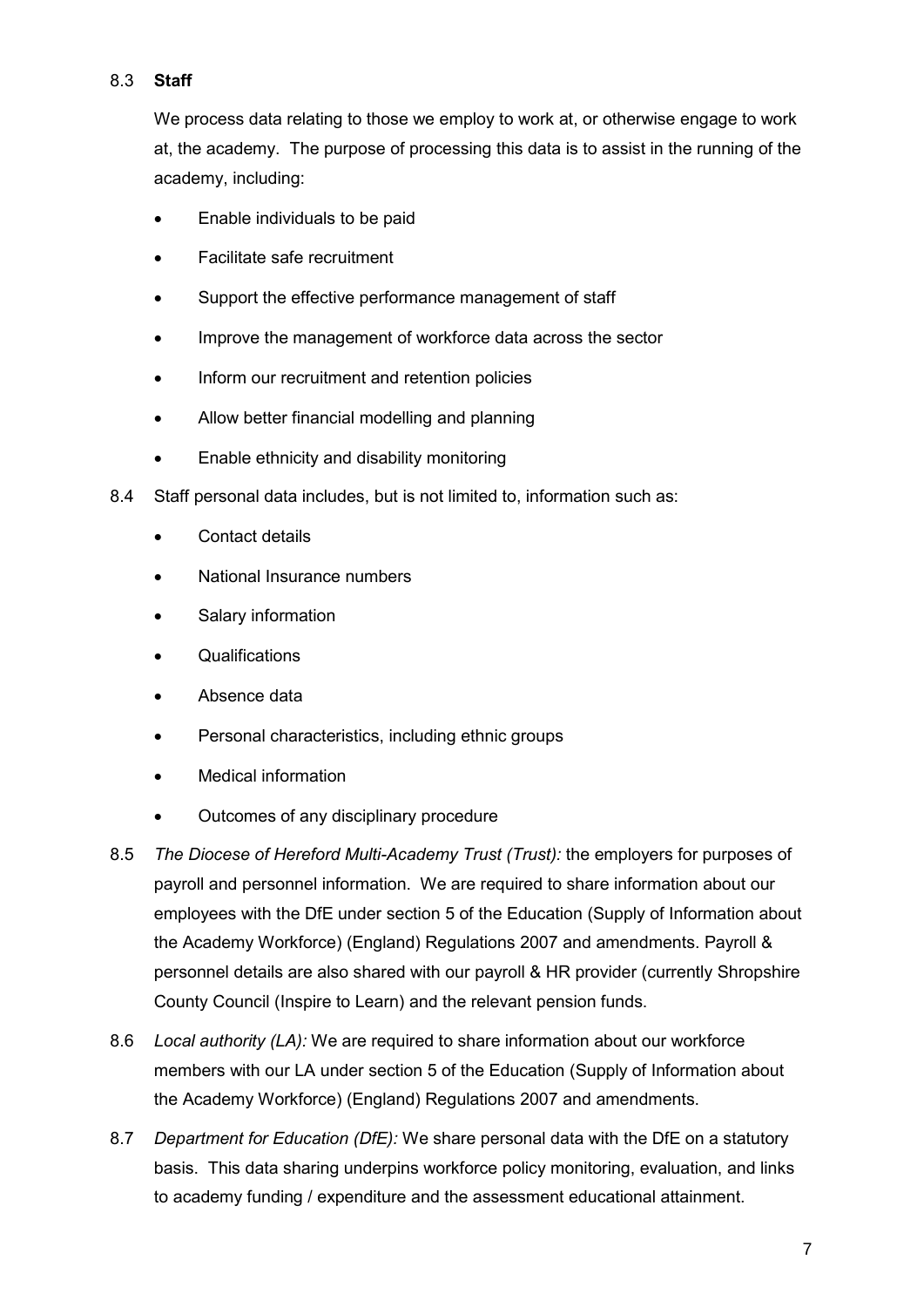We will only retain the data we collect for as long as is necessary to satisfy the purpose for which it has been collected.

- 8.8 We will not share information about staff with third parties without consent unless the law allows us to.
- 8.9 We are required, by law, to pass certain information about staff to specified external bodies, such as our local authority and the Department for Education, so that they are able to meet their statutory obligations.
- 8.10 Any staff member wishing to see a copy of information about them that the academy holds should contact the Head teacher/designated member of staff.

## **9**. **Subject access requests (SARs)**

- 9.1 Under the Data Protection Act 1998, and The General Data Protection Regulations 2018, pupils, staff, parents & carers have a right to request access to information the Trust holds about them, this is known as a Subject Access Request. Subject Access Requests must be submitted in writing, using the form available on the website [www.dhmat.org.uk](http://www.dhmat.org.uk/)
- 9.2 The Trust will not reveal the following information in response to subject access requests:
	- 9.2.1 Information that might cause serious harm to the physical or mental health of the pupil or another individual.
	- 9.2.2 Information that would reveal that a pupil/staff is at risk of abuse, where disclosure of that information would not be in their best interests
	- 9.2.3 Information contained in adoption and parental order records
	- 9.2.4 Certain information given to a court in proceedings concerning the pupil/staff member
- 9.3 Subject Access Requests will usually be provided within one month. Current pupil educational records will be provided within 14 days.

# **10. Parental requests to view educational records**

- 10.1 Personal data about a child belongs to that child, and not the child's parents. This is the case even where a child is too young to understand the implications of Subject Access Request rights.
- 10.2 For a parent to make a SAR, the child must either be unable to understand their rights and the implications of a request or have given their consent.
- 10.3 The Information Commissioner's Office (ICO), the organisation that uphold information rights, generally regards children aged 12 and above as mature enough to understand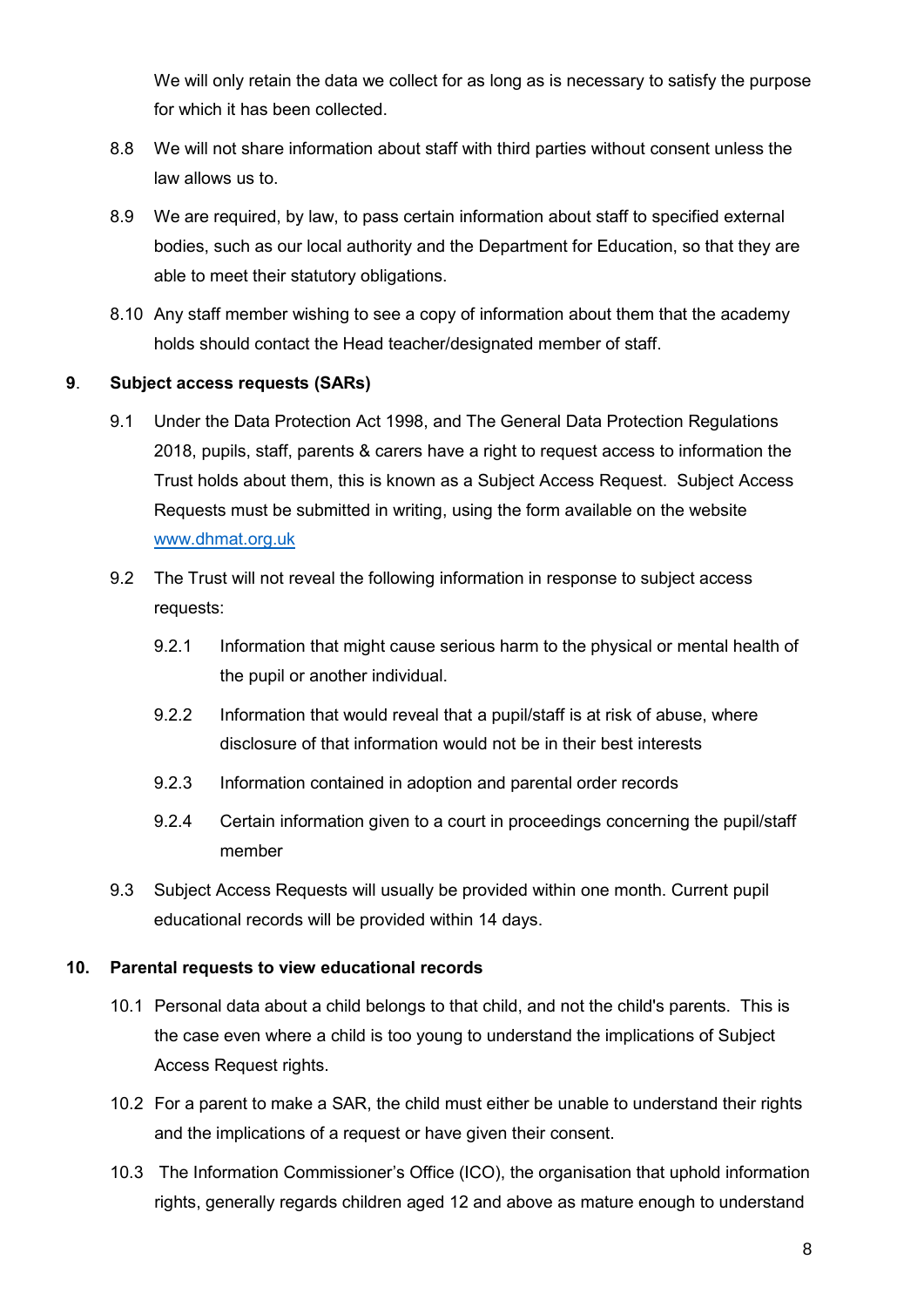their rights and the implications of a subject access request. Therefore, most SARs from parents of pupils at our academies may not be granted, without the express permission of the pupil.

10.4 Parents of pupils at our academies do not have an automatic right to access their child's educational record. The academy will decide on a case-by-case basis whether to grant such requests, and we will bear in mind guidance issued from time to time from the Information Commissioner's Office. Requests will normally be provided within one month.

# **11. Storage of records**

- 11.1 Paper-based records that contain sensitive information are kept under lock and key when not in use
- 11.2 Papers containing confidential personal information should not be left on office tables or pinned to noticeboards where there is general access
- 11.3 Where personal information needs to be taken off-site (in paper or electronic form), staff must ensure it is secure and in their possession at all times
- 11.4 The Headteacher may authorise staff to use school laptops off site.
- 11.5 Passwords containing letters and numbers are used to access computers, laptops, and other electronic devices. Staff are reminded to change their passwords at regular intervals
- 11.6 Encryption software is used to protect all portable devices and removable media, such as laptops and USB devices.
- 11.7 Storage of personal information on personal devices should be avoided. Should there be an unavoidable need to store personal information on personal devices all Staff, pupils, or LAB members must follow the same security procedures for academy-owned equipment.

# **12. Biometric data**

- 12.1 Biometric data is considered special category data and refers to the personal data about an individual's physical or behavioural characteristics and can be used to identify them, such as fingerprints or facial images. This data is collected and used as part of an automated biometric recognition system which measures these characteristics to identify an individual.
- 12.2 An automated biometric recognition system processes data when:

Recording pupil's biometric data e.g. measuring fingerprints via a scanner.

Storing biometric data on a database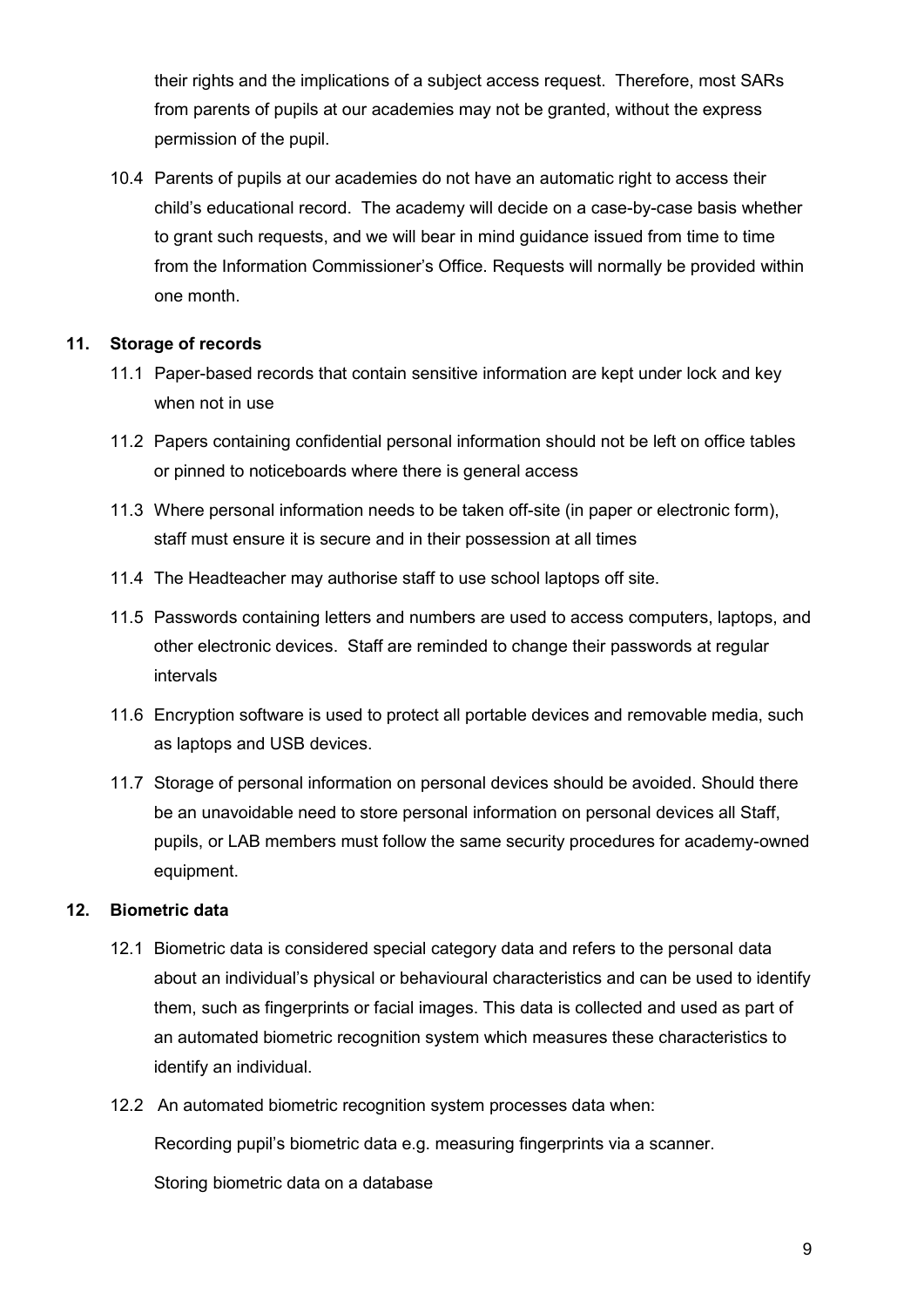- 12.3 Using biometric data as part of an electronic process e.g. by comparing it with data stored on a database to identify or recognise pupils.
- 12.4 Academies using biometric data must comply with the requirements of Protection of Freedoms Act 2012, and ensure the data is obtained, used and stored in accordance with GDPR regulations.

## **Obtaining Consent**

- 12.5 A school cannot lawfully process a pupil's biometric information without having obtained explicit consent.
- 12.6 Notifications sent to parents should include information about the processing of their child's biometric information that is sufficient to ensure that parents are fully informed about what is being proposed. It should include:
	- o Details of the type of data required
	- o How the data will be used
	- o The parents and pupils right to refuse or withdraw consent
	- o The Academy's duty to provide alternative arrangements for those whose information cannot be processed.
- 12.7 Unambiguous consent must always be used for biometric data usage it must be freely given, specific and informed, and obtained on an opt-in basis. All parents of pupils under the age of 16 must be notified for consent if the academy wishes to take and use their child's biometric data as part of an automated biometric recognition system.
- 12.8 Academy's will not be required to obtain consent for biometric information from a particular parent if any of the following applies:
	- o The parent cannot be found, e.g. their whereabouts or identify are not known
	- o The parent lacks the mental capacity to provide consent or object to processing
	- o The welfare of the pupil requires that a particular parent is not contacted
	- o It is otherwise not reasonably practicable for a particular parent to be notified or their consent to be obtained.
- 12.9 If neither parent can be notified for any of the above reasons, section 27 of the protection of freedoms act 2012 explains that, if a child is being looked after by an LA or voluntary organisation, it is they who must be notified and have their written consent approved. If this does not apply, those caring for the child must be notified and written consent must be obtained from at least one carer.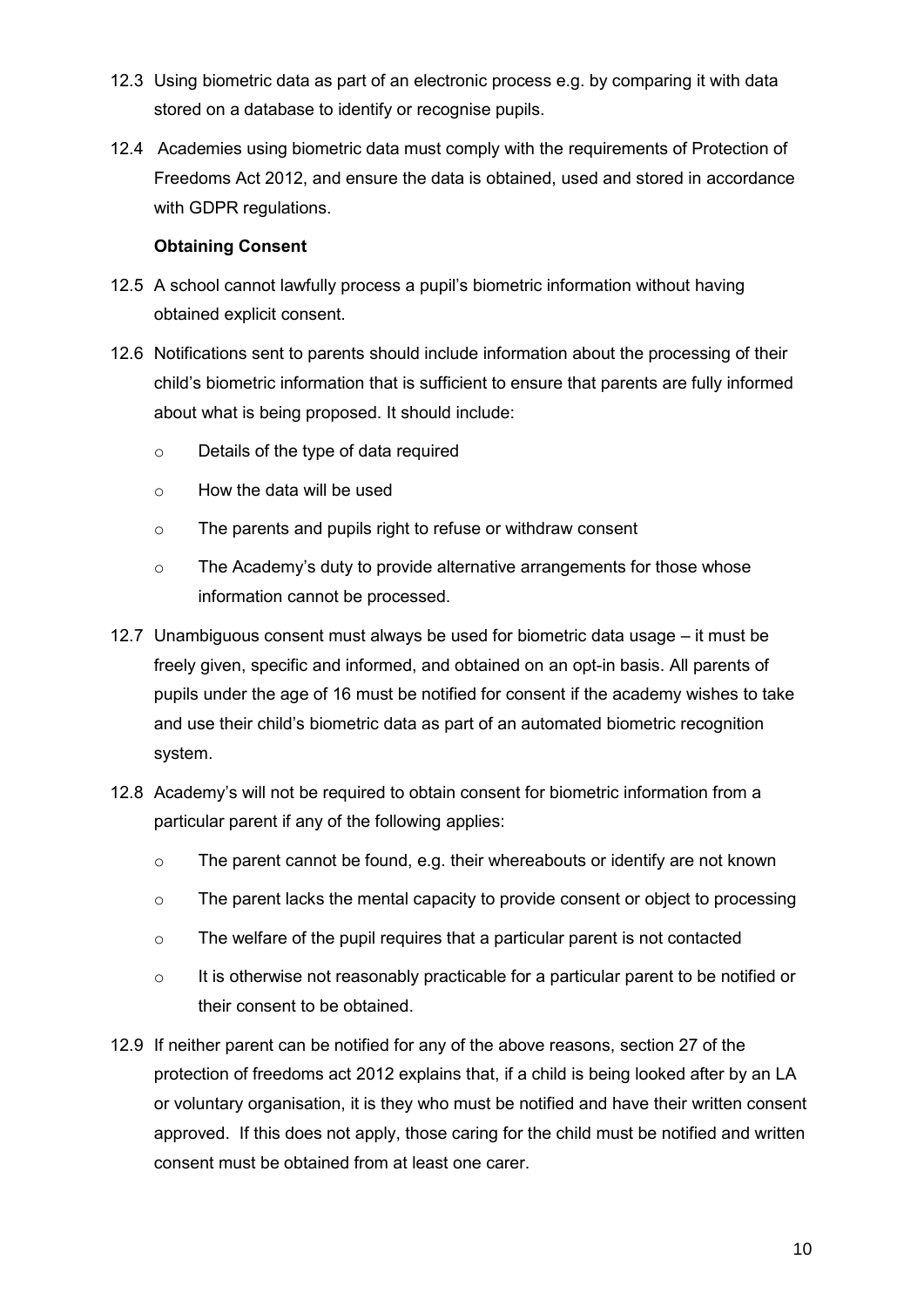## **The Right to object/withdraw**

- 12.10 Providing the pupil or parent does not object, the school will only need the written consent of one parent in order to process biometric data.
- 12.11 A pupil's objection overrides any parental consent to the processing; if a pupil under 16 refuses to participate, the school must ensure the pupil's biometric data is not taken or used as part of a biometric recognition system. If consent is withdrawn, the school must ensure that any relevant data that has been captured is deleted.
- 12.12 Academies should ensure pupils understand their right to object or refuse their biometric data to be taken, or used. The academy should also inform parents of their child's right to object, and ensure the steps they take to inform pupils to take account of their age and level of understanding.

## **Reasonable Alternatives**

- 12.13 Should a pupil or their parent object to having their biometric data taken and used, the academy must provide them with an alternative method of accessing relevant services.
- 12.14 Pupils should not suffer any disadvantage or difficulty in accessing services or premises due to not participating in an automated biometric recognition system, and such alternative arrangements should not place any additional burden on parents/carers whose children are not participating.

#### **13. Disposal of records**

13.1 Personal information that is no longer needed, or has become inaccurate or out of date, is disposed of securely. For example, we will shred or incinerate paper-based records, and override electronic files. We may also use an outside company to safely dispose of electronic records.

#### **14. Training**

- 14.1 Our staff and LAB members are provided with data protection training as part of their induction process.
- 14.2 Data protection will also form part of continuing professional development, where changes to legislation or the academy's processes make it necessary.

All staff are expected to adhere to these guidelines:

**Always use a strong password, containing alpha/numeric combinations**

#### **Encrypt emails containing data or share via 'OneDrive'**

**Lock your computer before leaving your workspace**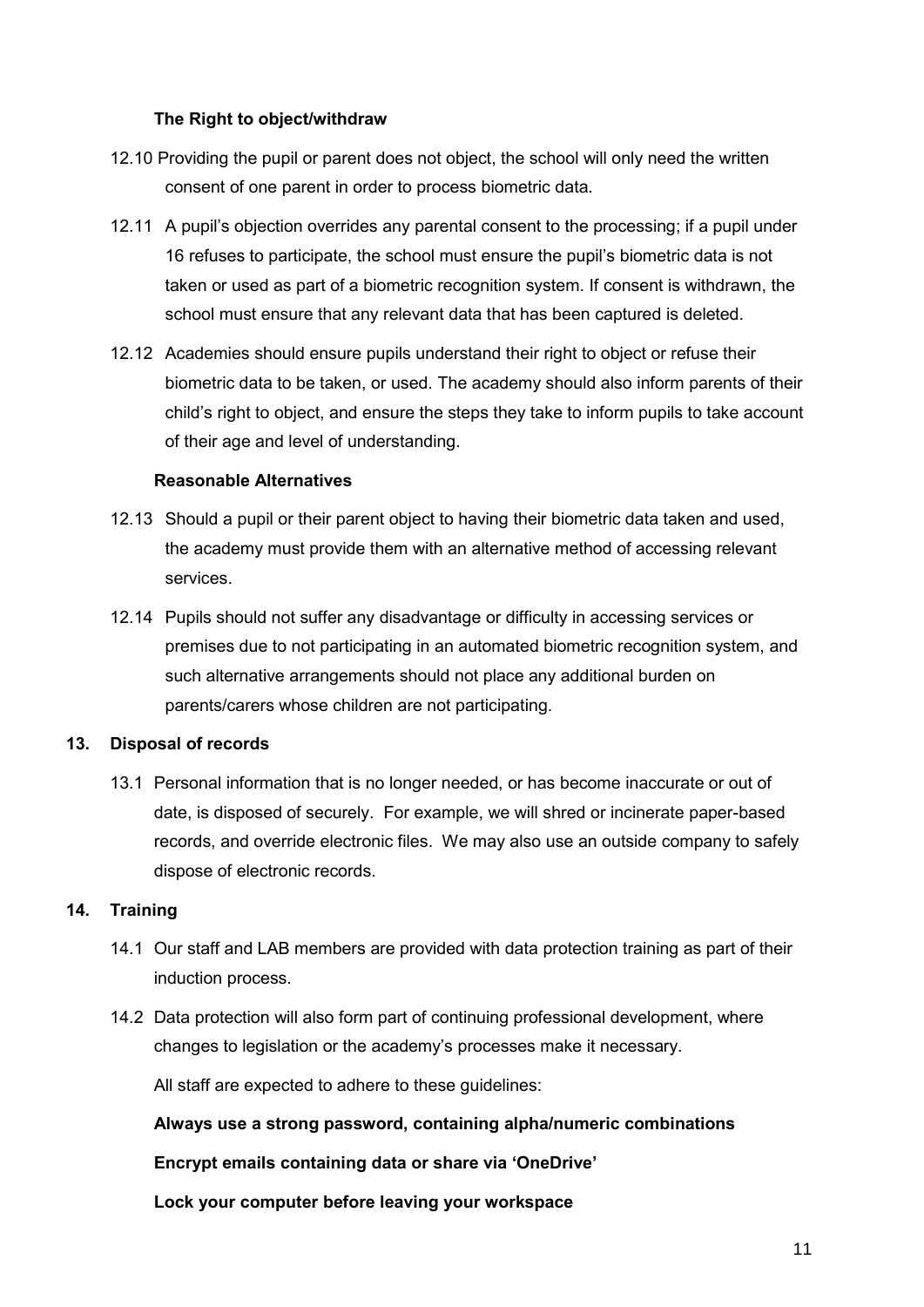**Make sure your anti-virus software is up to date Ensure security of unprotected data taken out of office/academy Only use encrypted memory cards and USB drives Paper-based data - COVER IT! LOCK IT! SHRED IT!**

#### **15. Withdrawing consent**

15.1 Consent can be withdrawn subject to contractual, statutory, or regulatory constraints. Where more than one person has the ability to provide or withdraw consent the Trust will consider each situation on its merits and within the principles of GDPR and child welfare, protection, and safeguarding principles. We have provided a form for you to withdraw consent and this is in Appendix 1

## **16. Complaints**

- 16.1 If you have a concern about how your data has been collected, used, held, or processed by the Trust, then please refer to the Complaints Procedure in the first instance, which is available on our website. You have a right to complain if you feel that data has been shared without consent or lawful authority, or if you have asked us to erase, rectify, not process data and we have not agreed to your request. We will seek to resolve issues on an informal basis and then through our formal complaint's procedure.
- 16.2 In the UK, it is the ICO who has responsibility for enforcing the GDPR obligations and their contact details can be found at<https://ico.org.uk/>Helpline 0303 123 1113 Email: [casework@ico.org.uk](mailto:casework@ico.org.uk)

# **17. Monitoring arrangements**

- 17.1 The Directors and CEO are responsible for monitoring and reviewing this policy. At every review, the policy will be shared with the full Board of Directors. Monitoring is also undertaken by the Trust's Data Protection Officer.
- 17.2 The Headteacher alongside the Local Academy Board checks that the academy complies with this policy by, among other things, reviewing academy records termly.
- 17.3 This document will be reviewed every two years.

#### **18. Links with other policies and documents**

Freedom of information Policy [https://ico.org.uk](https://ico.org.uk/)

Information Management for Academy – [IRMS Academies Toolkit -](https://irms.org.uk/page/AcademiesToolkit) Information and [Records Management Society](https://irms.org.uk/page/AcademiesToolkit)

Retention of Documents

Privacy Notice – Staff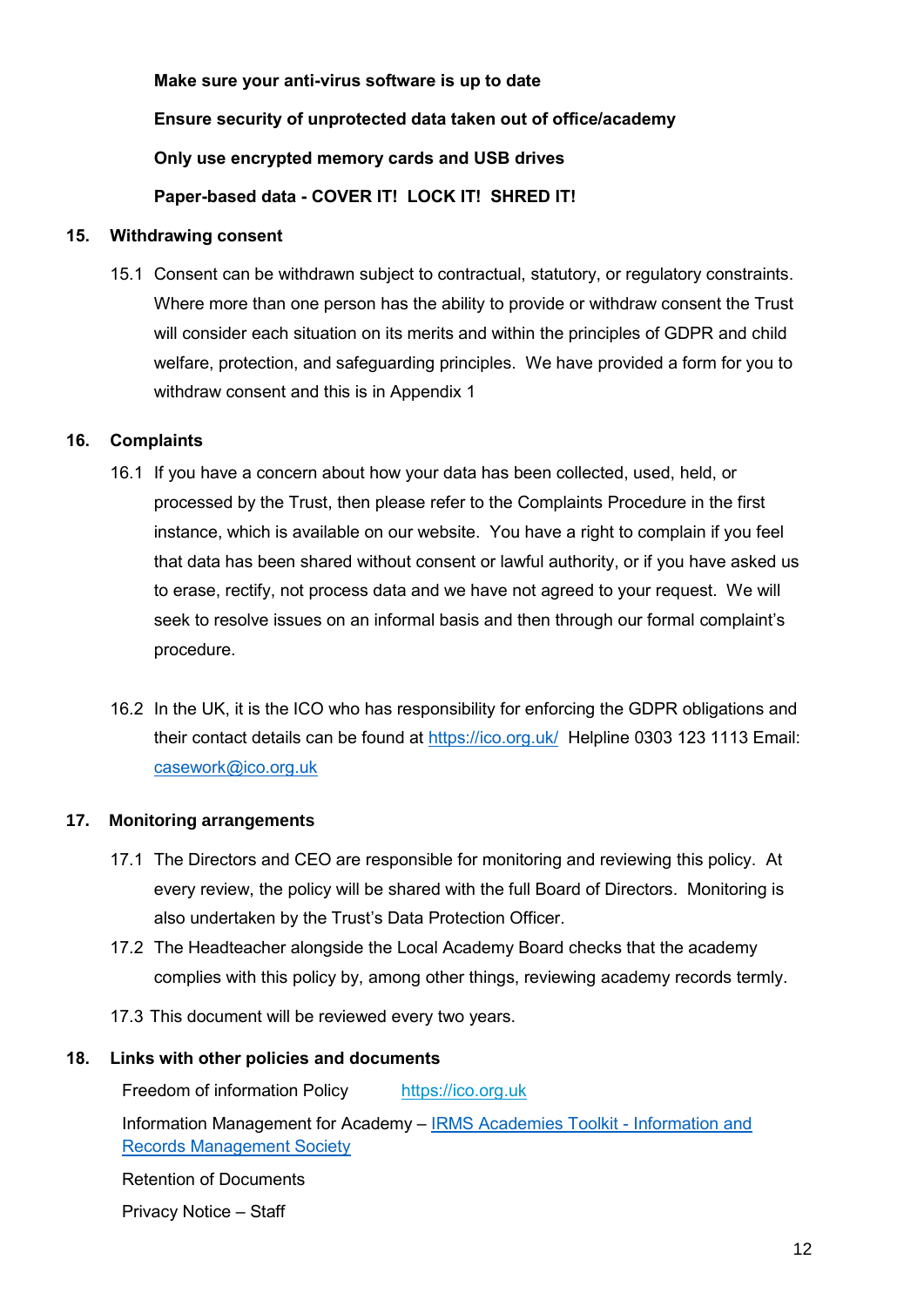Privacy Notice – Pupils

| <b>Updates</b>                                                                                                           | Date:          |
|--------------------------------------------------------------------------------------------------------------------------|----------------|
| Details of Data Protection Officer included                                                                              | March 2019     |
| Rebrand trust name change and reformat, no content change                                                                | September 2019 |
| Update to include section on Withdrawing Consent; Complaints; Biometric Data and<br>the appendices; DPO personnel change | October 2021   |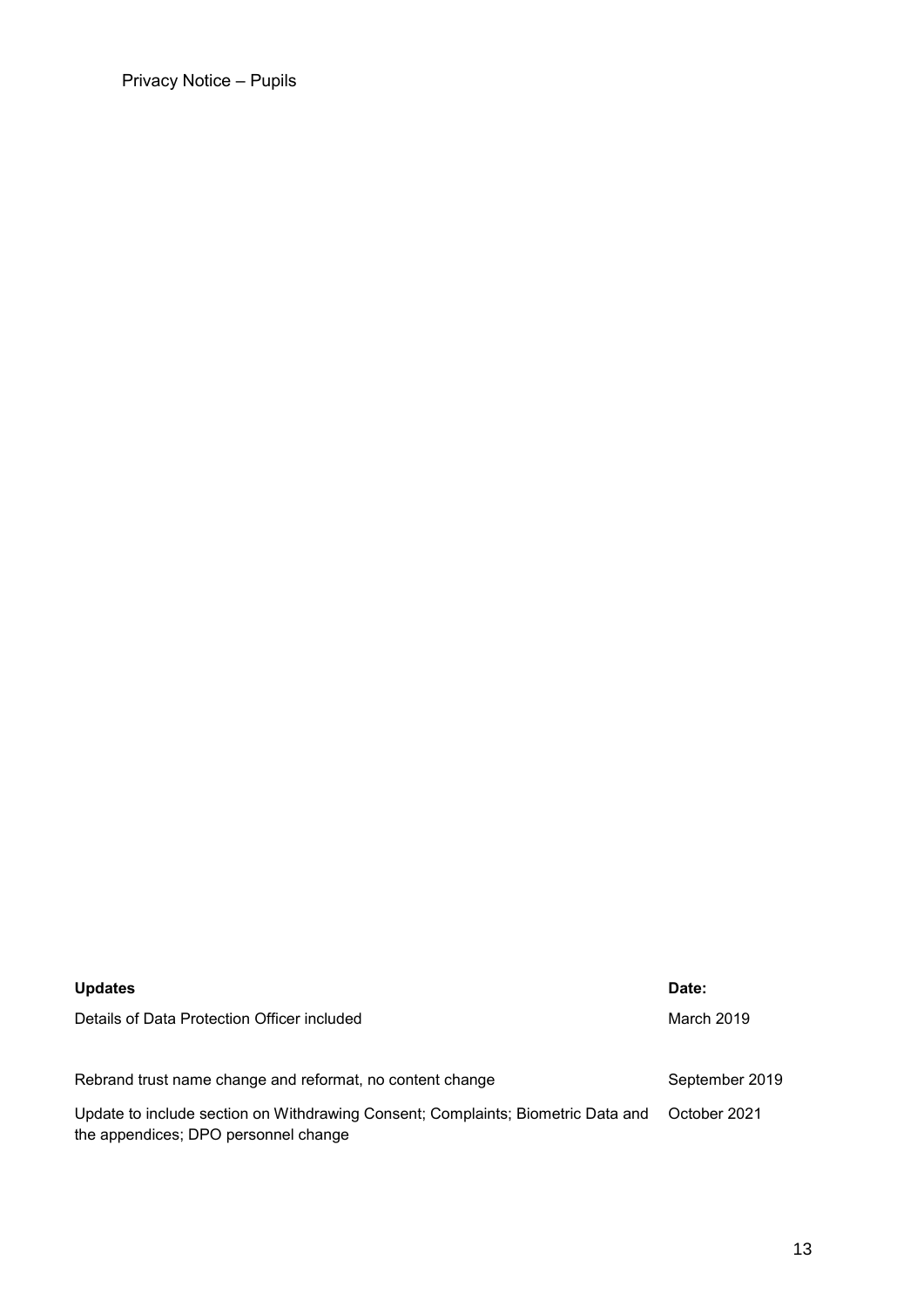# **Appendix 1a**



# **Diocese of Hereford Multi-Academy Trust Withdrawal of Consent Form – on behalf of pupil**

Please complete and sign this form and deliver to the Academy office.

Please note that as a Trust we may have contractual, statutory, and/or regulatory reasons why we will still process and hold details of a pupil, parent, staff member, volunteer, or other person.

Where there is shared parental responsibility or where the pupil is capable of expressing a view and there is conflict between the individuals; the process of withdrawing consent will be subject to an evaluation and discussion. This is to enable a decision to be reached that is considered to be in the pupil's best interests

We may need to seek identification evidence and have sight of any Court Order or Parental Responsibility Agreement in some cases to action this request. If this is the case, a senior member of the Academy's staff will discuss it with you.

**I withdraw consent for DHMAT to process the personal data described below in relating to the name pupil.** 

| Name of person withdrawing consent                                  |         |
|---------------------------------------------------------------------|---------|
| Name of pupil that this withdrawal                                  |         |
| concerns                                                            |         |
|                                                                     |         |
| A description of the personal data that this                        |         |
| withdrawal concerns and for which consent<br>was previously granted |         |
|                                                                     |         |
|                                                                     |         |
|                                                                     |         |
|                                                                     |         |
|                                                                     |         |
| I confirm that I am the parent or carer of the                      | Signed: |
| named pupil and that I have parental                                |         |
| responsibility for pupil                                            |         |
|                                                                     | Date:   |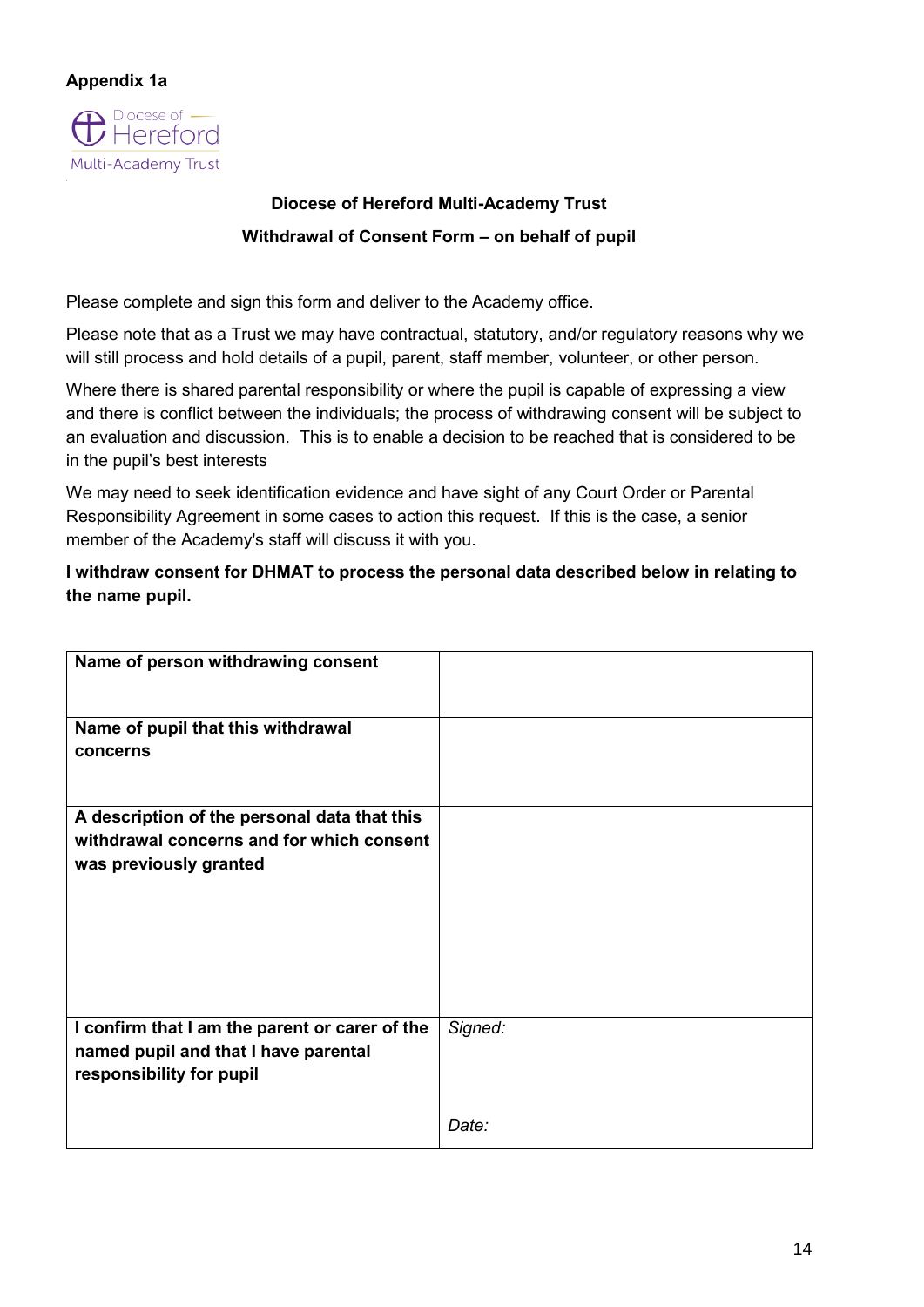| For DHMAT use only:                                          |  |
|--------------------------------------------------------------|--|
| Date received by DHMAT                                       |  |
| Name of staff member receiving withdrawal of<br>consent form |  |
| Record of actions taken                                      |  |
|                                                              |  |
|                                                              |  |
|                                                              |  |
|                                                              |  |
|                                                              |  |
|                                                              |  |
|                                                              |  |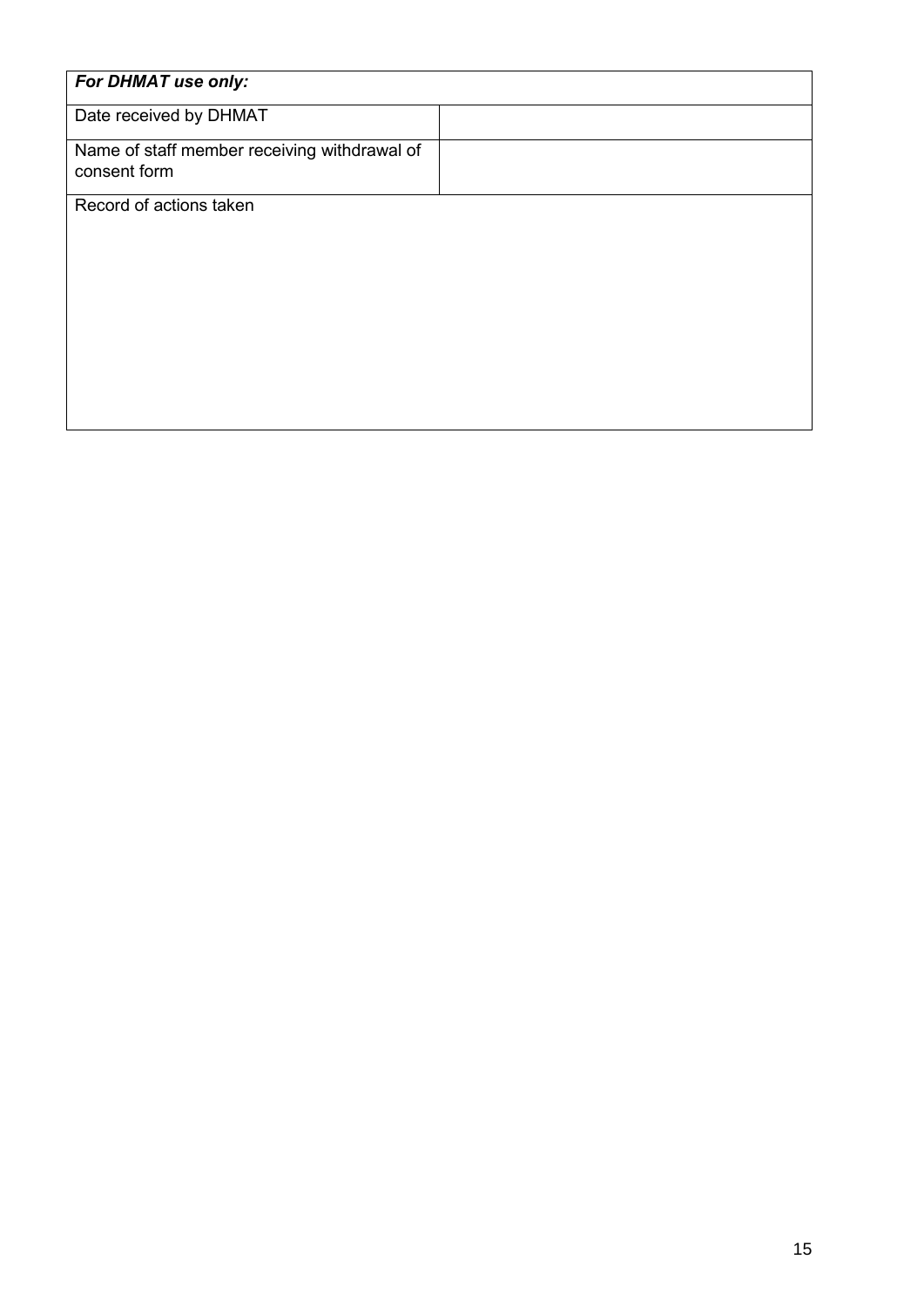

Multi-Academy Trust

**Diocese of Hereford Multi-Academy Trust Withdrawal of Consent Form – Adult**

Please complete and sign this form and deliver to the Academy office.

Please note that as a Trust we may have contractual, statutory, and/or regulatory reasons why we will still process and hold details of a pupil, parent, staff member, volunteer, or other person.

**I withdraw consent for DHMAT to process the personal data described below in relating to the name pupil.** 

| Name of person withdrawing consent           |  |
|----------------------------------------------|--|
|                                              |  |
|                                              |  |
|                                              |  |
| A description of the personal data that this |  |
|                                              |  |
| withdrawal concerns and for which consent    |  |
|                                              |  |
| was previously granted                       |  |
|                                              |  |
|                                              |  |
|                                              |  |
|                                              |  |
|                                              |  |
|                                              |  |
|                                              |  |
|                                              |  |
| Signed:                                      |  |
|                                              |  |
|                                              |  |
|                                              |  |
|                                              |  |
| Date:                                        |  |
|                                              |  |

| For DHMAT use only:                                          |  |
|--------------------------------------------------------------|--|
| Date received by DHMAT                                       |  |
| Name of staff member receiving withdrawal of<br>consent form |  |
| Record of actions taken                                      |  |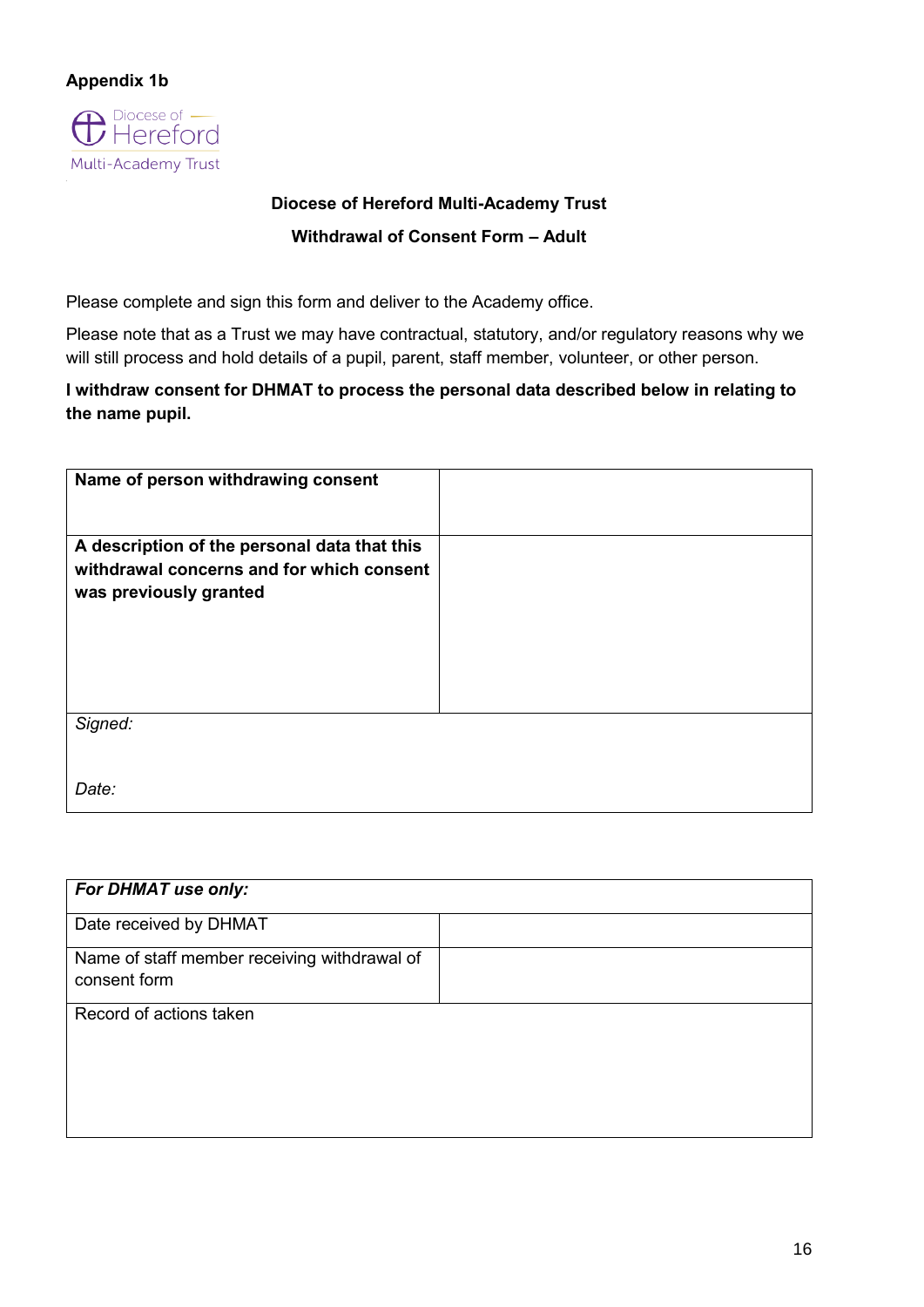# **Diocese of Hereford Multi-Academy Trust**

# **Procedures for responding to Subject Access Requests made under Data Protection Act 2018 and General Data Protection Regulations**

# **Rights of access to information**

There are two distinct rights of access to information held by academies about individuals:

- 1. Under the Data Protection Act 2018 and GDPR, any individual has the right to make a request to access the personal information held on them.
- 2. The right of those entitled to have access to curricular and educational records as defined within the Education Pupil Information (England)) Regulations 2005.

# **Actioning a Subject Access Request**

- 1. Request for information must be made in writing and we have provided a form for this purpose:
- 2. The identity of the requestor must be established before the disclosure of any information, and checks will be carried out regarding proof of relationship to the child if a parent is making a request. Evidence of identity can be established by combination of the following documents:
	- a. Passport
	- b. Driving licence
	- c. Utility bills with current address
	- d. Birth/marriage certificate
	- e. P46/P60
	- f. Credit card or mortgage statement
- 3. Any individual has the right of access to information held about themselves. However, with children, this is dependent upon their capacity to understand (normally age 12 or above) and the nature of the request. Personal data about a child belongs to that child. The Trust will decide on a case-by-case basis whether to grant such request, bearing in mind guidance issues from time to time from the Information Commissioner's Office.
- 4. The response time for Subject Access Requests for all or part of the pupil's educational record, once officially received, is 15 school days. If the subject access request does not relate to the educational record, we will respond within one month. However, the one month will not commence until after clarification of the information sought.
- 5. The Data Protection Act 2018 allows exemptions regarding the provision of some information: therefore, all information will be reviewed prior to disclosure.
- 6. Third party information is that which another body, such as the Police, Local Authority, Health Care professional or another school, has provided. Before disclosing third party information consent will normally be obtained. Statutory timescales will still apply.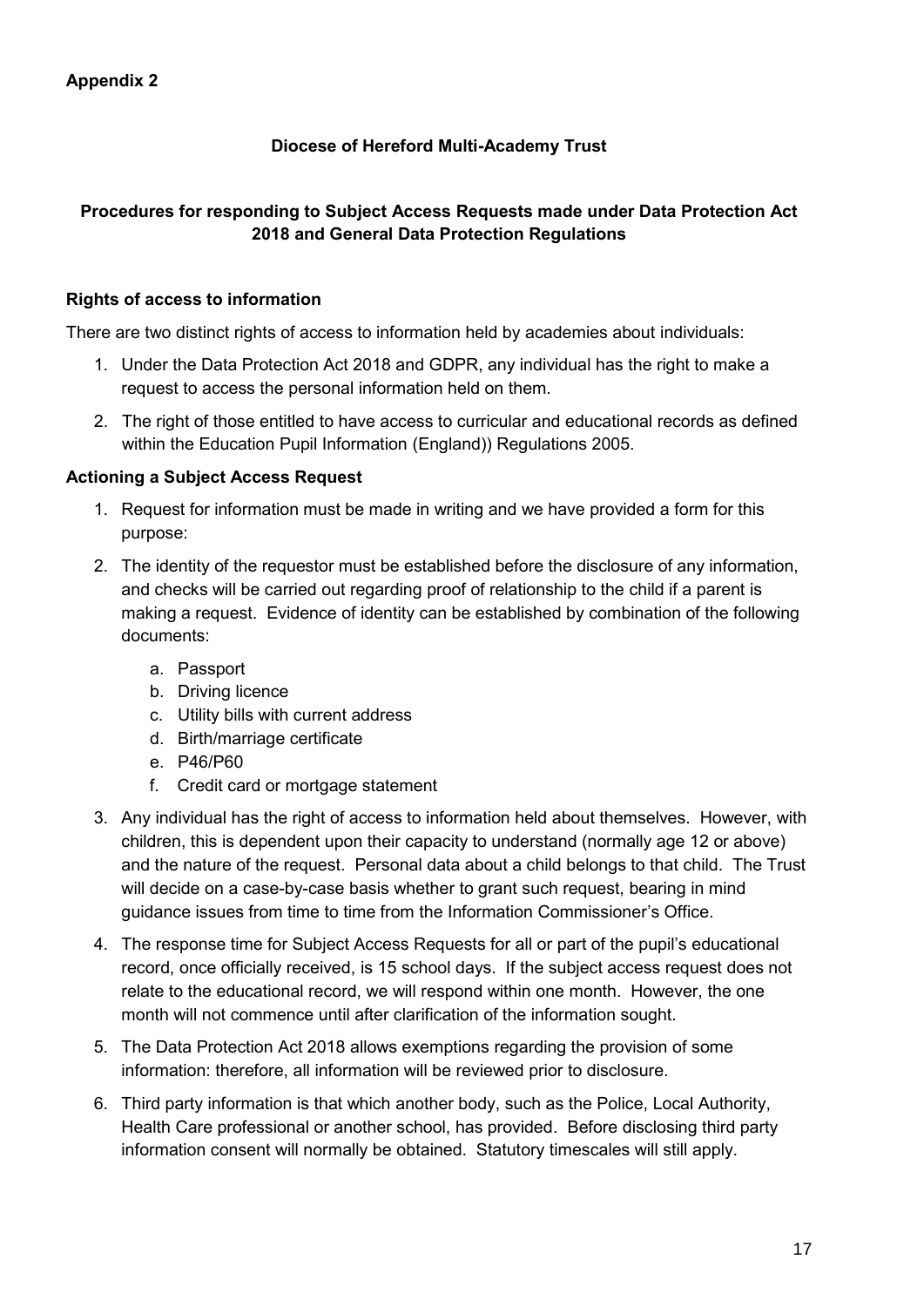- 7. Any information, which may cause serious harm to the physical or mental health or, emotional condition of the pupil or another individual may not be disclosed, nor should information that would reveal that the child is at risk of abuse, or information relating to court proceedings be disclosed.
- 8. If there are concerns over the disclosure of information, then additional advice should be sought.
- 9. Where redaction (information blacked out/removed) has taken place then a full copy of the information provided should be retained in order to establish, if a complaint is made, what was redacted and why.
- 10. Information disclosed should be clear, thus, any codes or technical terms would need to be clarified and explained. If information contained within the disclosure is difficult to read or illegible, then it should be retyped.
- 11. Information can be provided at the school with a member of staff on hand to help and explain matters if requested. The view of the applicant should be taken into account when considering the method of delivery. If postal systems have to be used, then registered/recorded mail must be used.

# **Safeguarding**

**DHMAT's responsibilities in relation to Child Protection and Safeguarding will always be considered and where there is any doubt about whether or not to disclose information then Safeguarding priorities will take precedence over Data Protection and Subject Access Requests.**

# **Complaints**

Complaints about the above procedures should be referred to DHMAT's Chief Finance Officer who will decide whether it is appropriate for the complaint to dealt with in accordance with DHMAT's Complaints Policy. The Information Commissioner can deal with complaints, which are considered to be outside the scope of DHMAT's Complaints Policy. Contact details of both will be provided with the disclosure information

#### **Contacts**

If you have any queries or concerns regarding this procedure, then please contact the Data Protection Officer. Contact details are available on request.

Further advice and information can be obtained from the Information Commissioner's Office, [www.ico.gov.uk](http://www.ico.gov.uk/) or telephone 0303 123 1113.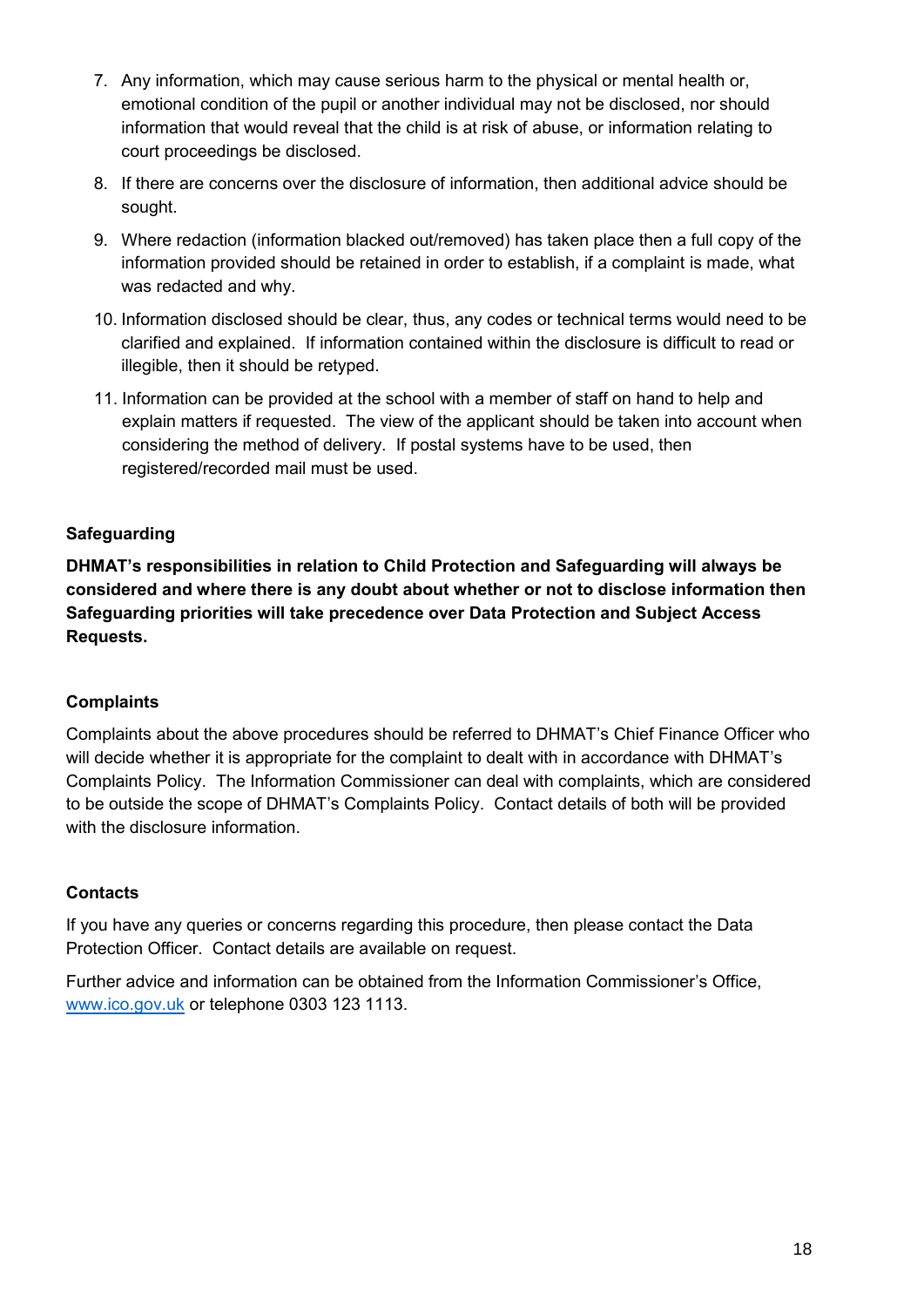

## **Diocese of Hereford Multi-Academy Trust**

# **SUBJECT ACCESS REQUEST FORM**

Please complete this form if you want us to supply you with a copy of any personal details, we hold about you. You are entitled to receive this information under the Data Protection Act 2018 (DPA) and the EU General Data Protection Regulations (GDPR), which came into effect on the 25th May 2018. We will also provide you with information about any processing of your personal data that has been carried out, the retention, which applies to your personal data, and any rights to rectification, erasure, or restriction of process that may exist.

We will endeavour to respond promptly and in any event within one month of the latest of the following:

- Our receipt of your written request; or
- Our receipt of any further information we may ask you to provide to enable use to comply with our request.

The information you supply in this form will only be used for the purposes of identifying the personal data you are requesting and responding to our request. You are not obliged to complete this form to make a request but doing so will make it easier for us to process your request quickly.

# **1) Details of the person requesting information**

Full Name:

Address (including postcode):

Contact Telephone Number:

Contact Email Address:

To ensure we are releasing data to the right person we require you to provide us with proof of your identity and of your address. If we are not satisfied you are who you claim to be, we reserve the right to refuse to grant your request.

Please supply us with a photocopy or scan image (do not send the originals) of one of **both** of the following:

- a) Proof of Identity: Passport, photo driving licence, national identity card, birth certificate.
- b) Proof of Address: Utility bill, bank statement, credit card statement (no more than 3 months old); current driving licence; current TV licence: Local Authority tax bill, HMRC tax document (no more than 1-year-old). Alternatively, you can post this proof of identification to DHMAT.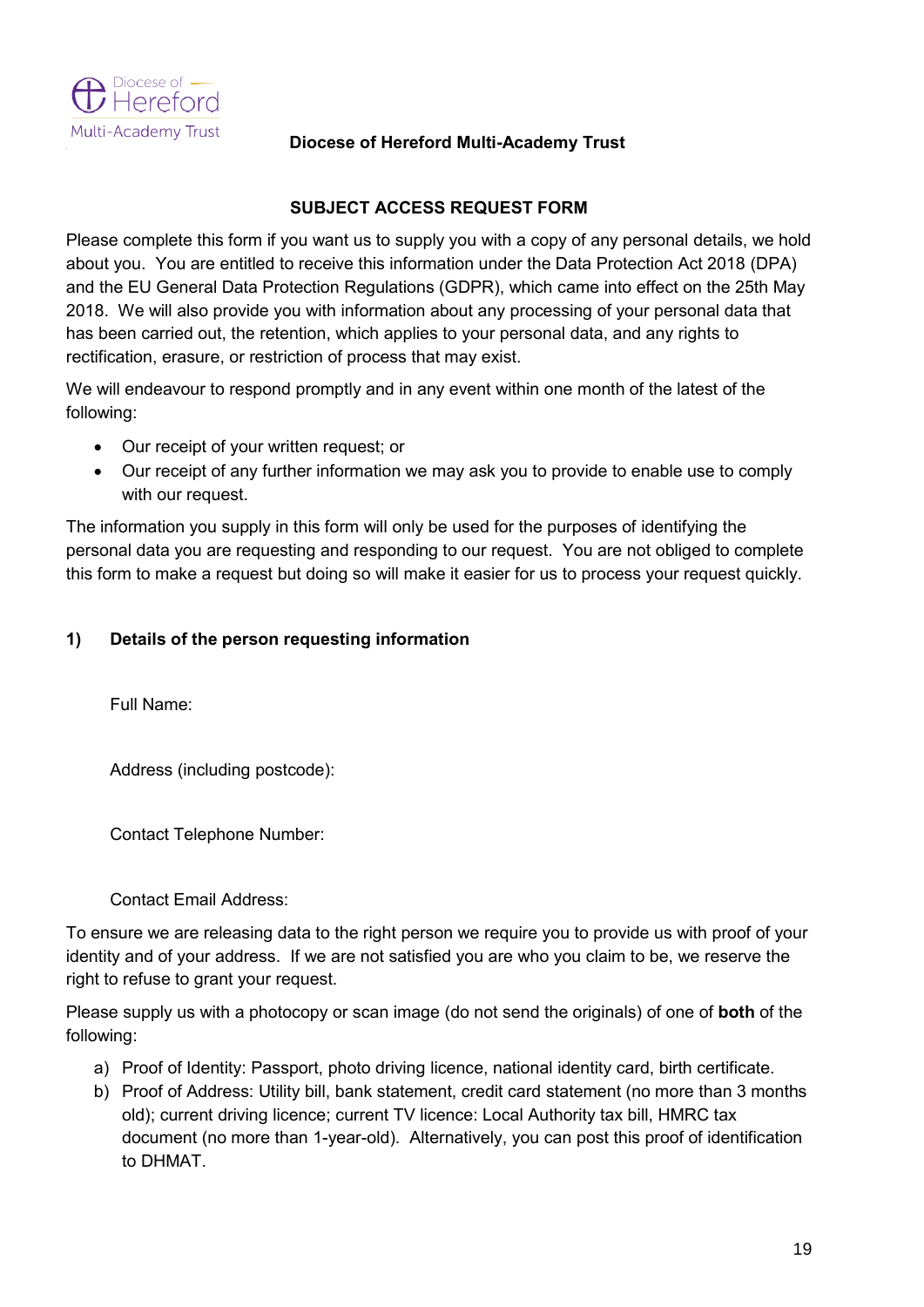# **2) What information are you seeking?**

Please describe the information you are seeking. Please provide any relevant details you think will help us to identify the information you require. Please note that if the information you request reveals details directly or indirectly about another person, we will have to seek the consent of that person before we can let you see that information. In certain circumstances, where disclosure would adversely affect the rights and freedoms of others, we may not be able to disclose the information to you, in which case you will be informed promptly and given full reasons for that decision. While in most cases we will be happy to provide you with copies of the information you request, we nevertheless reserve the right, in accordance with article 12 of the GDPR to charge a fee or refuse the request, if it is considered to be "manifestly unfounded or excessive". However, we will make every effort to provide you with a satisfactory form of access or summary of information whichever is suitable.

# **3) Details of the person requesting information**

If you want information about any of the following, please tick the boxes:

Why we are processing your personal data

To whom your personal data is disclosed

The source of your personal data

# **4) Declaration**

I confirm that I have read and understood the terms of this subject access form and certify that the information given in this application is true. I understand that it is necessary for DHMAT to verify my identity and it may be necessary to obtain more detailed information in order to locate the correct personal data.

Signed: Date: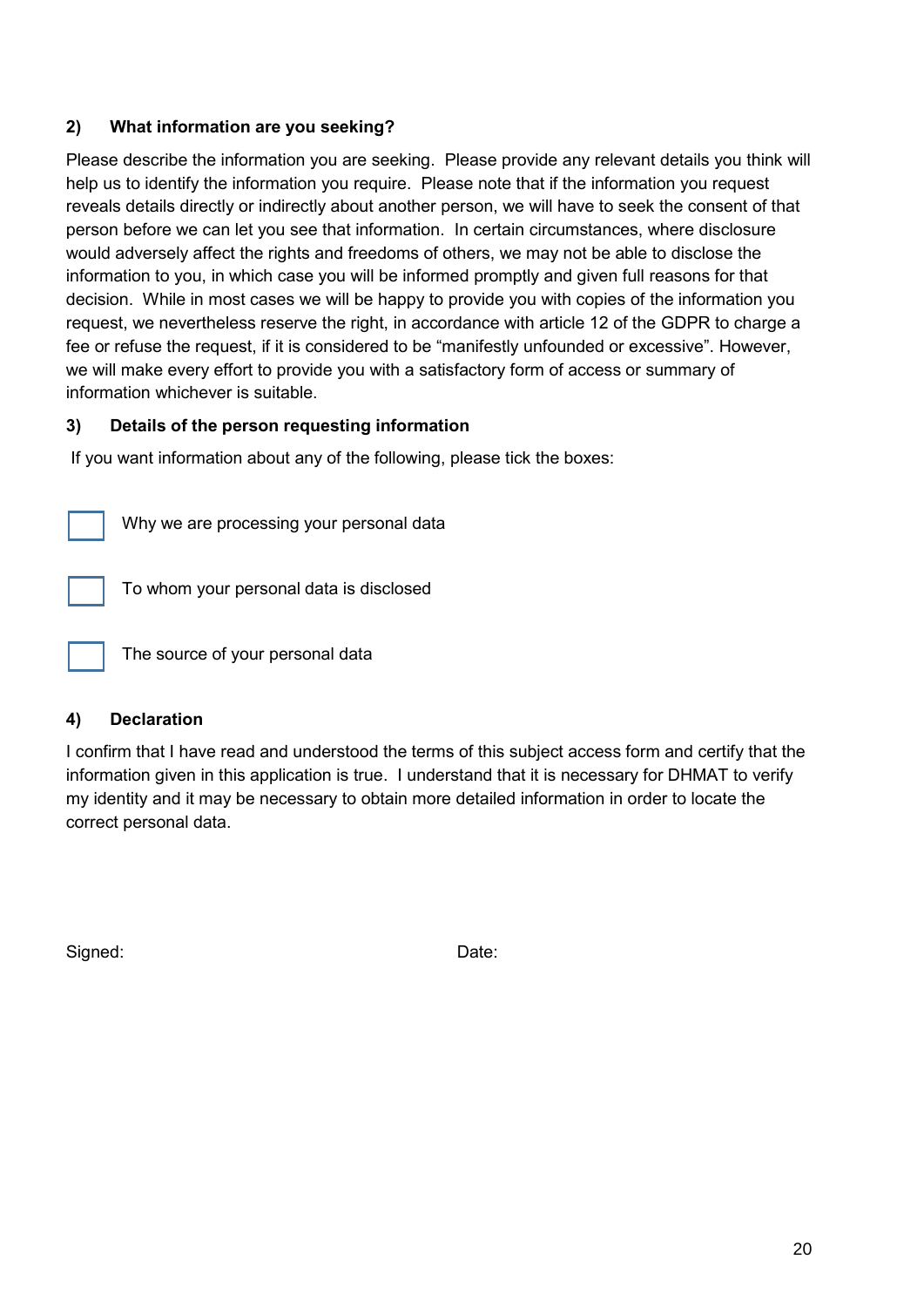# **Appendix 3**

# **Diocese of Hereford Multi-Academy Trust**

# **Data Breach Procedure**

This procedure is designed to ensure that all staff, LAB members, and Directors are aware of what to do in the event of a DPA/GDPR breach and that they need to act swiftly to report the breach.

DHMAT recognises that most breaches, aside from cyber-criminal attacks, occur as a result of human error. They are not malicious in origin and if quickly reported are often manageable.

Examples of breaches are:

- Information being posted to an incorrect address which results in an unintended recipient reading that information
- Loss of mobile or possible data devices, unencrypted mobile phones, laptops, USB memory sticks or similar
- Sending an email with personal data to the wrong person or too many people who may not need to or be entitled to see the data
- Dropping or leaving documents containing personal information in a public place
- Personal data being left unattended at a printer enabling unauthorised personnel to read that information
- Not securing documents containing personal data (at home or work) when left unattended
- Anything that enables an unauthorised individual access to school buildings or computer systems
- Discussing personal data with someone not entitled to it, either on the phone or in person. How can you be sure they are entitled to that information?
- Deliberately accessing or attempting to access or use personal data beyond the requirements of an individual's job role e.g. for personal, commercial, or political use. This action may constitute a criminal offence under the Computer Misuse Act as well as the Data Protection Act.
- Opening a malicious email attachment or clicking on a link from external or unfamiliar sources, which leads to DHMAT's equipment (and subsequently its records) being subjected to a virus or malicious attack, which results in unauthorised access to, loss, destruction or damage to personal data.

#### **What should staff do?**

Being open about the possible breach and explaining what has been lost or potentially accessed is an important element of working with the ICO to mitigate the impact. Covering up a breach is never acceptable and may be a criminal, civil or disciplinary matter. Report the breach to the Head teacher and Data Protection Officer as soon as possible, this is essential.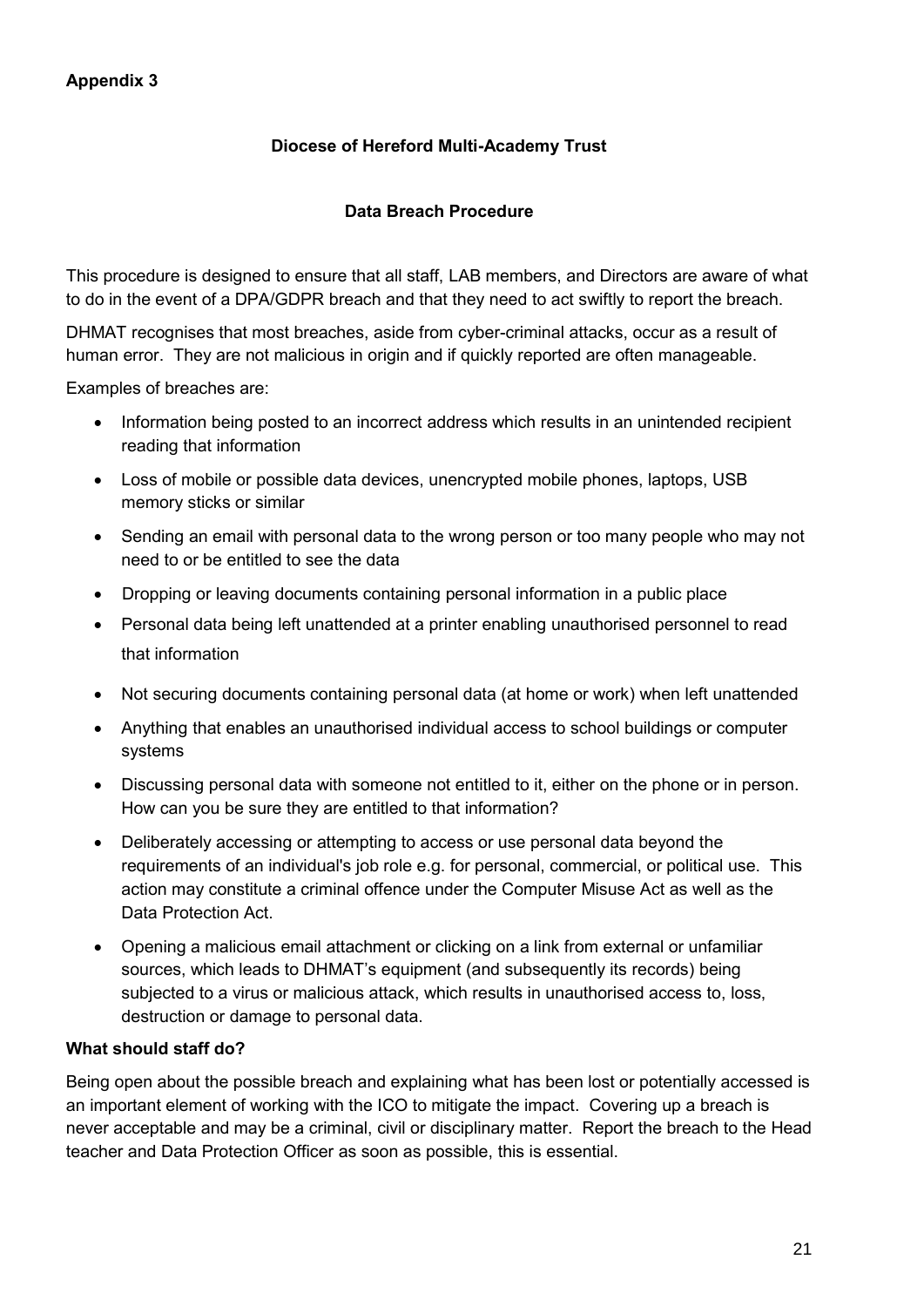# **What will happen next?**

The breach notification form will be completed and the breach register updated. The breach report to the ICO will be submitted within 72 hours of the Data Protection Officer becoming aware of the breach.

If the personal data breach is likely to result in a risk to the rights and freedoms of the data subjects affected by the personal data, breach notification to those people will be done in a coordinated manner with the support from the ICO.

# **Breach notification to data subject**

For every breach, DHMAT will consider notification to the data subject or subjects as part of the process. If the breach is likely to be high risk, they will be notified as soon as possible and kept informed of any actions and outcomes.

The breach and process will be described in clear and plain language.

If the breach affects a high volume of data subjects or and personal data records, the most effective form of notification will be used and discussed with the Head teacher with support from the Data Protection Officer.

Advice will be taken from the ICO about how to manage communication with data subjects if appropriate.

A post breach action plan will be put in place and reviewed.

# **Evidence collection**

It may be necessary to collect information about how information security breach or unauthorised release of data occurred. This evidence gathering process may be used as part of an internal process (which can include disciplinary procedures), it may be a source of information for the ICO and it could be used within criminal or civil proceedings

This process will be conducted by a suitable member DHMAT, which may or may not be the Data Protection Officer but will be determined the best way to secure evidence.

Guidance may be required from an external legal provider and the police may be involved to determine the best way to secure evidence.

A record of what evidence has been gathered, stored, and secured must be available as a separate log. Files and hardware must be securely stored.